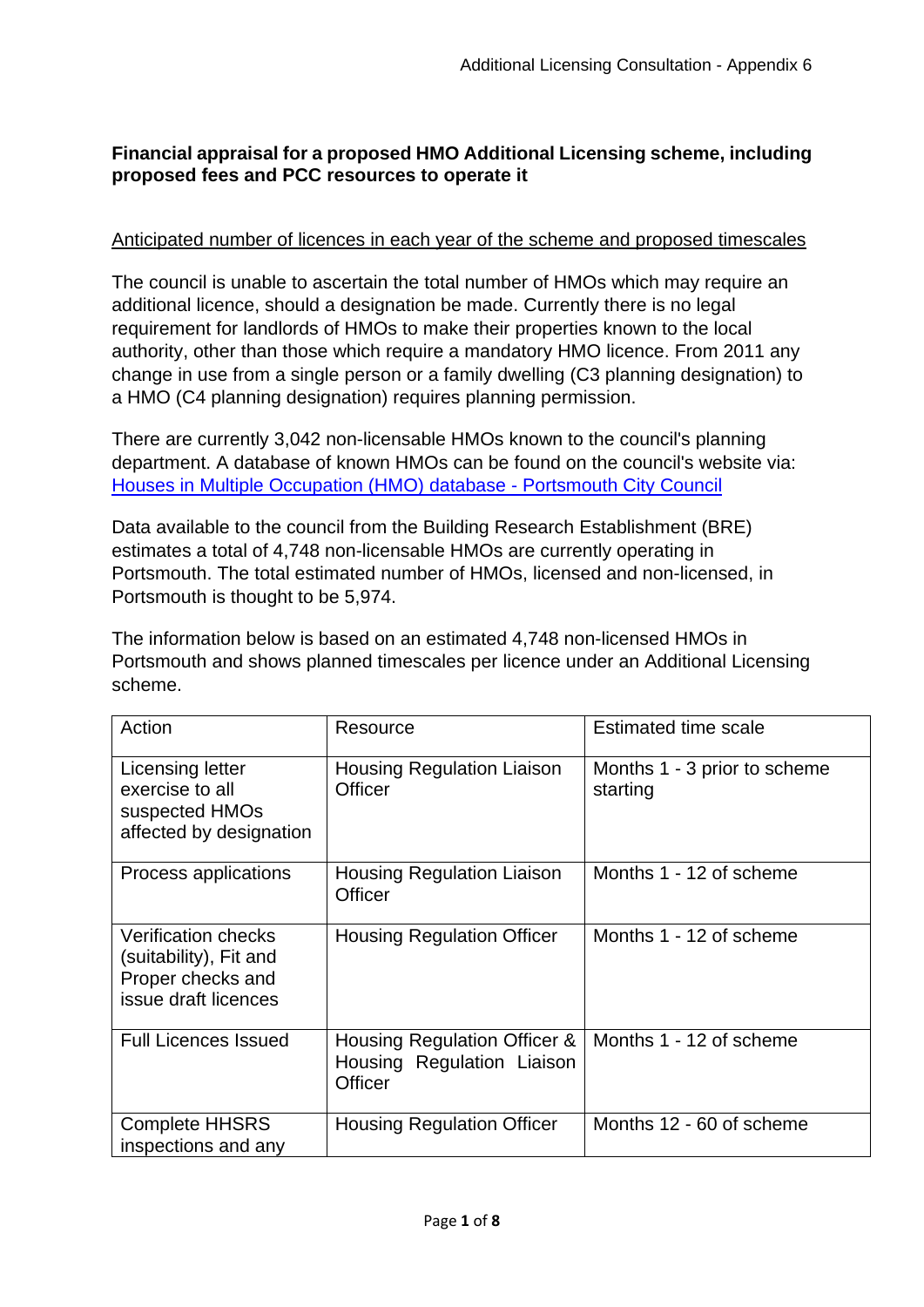| required follow ups |  |
|---------------------|--|
| inspections         |  |
|                     |  |

It is likely that some landlords, especially if a city wide designation of Additional Licensing is made, will not comply with the scheme. This may also impact on the above prediction that all applications will be processed within the first 12 months of the scheme, where some applications may be received late or following officer investigations into unlicensed HMOs.

## Total resources involved in providing an Additional Licencing scheme

Portsmouth City Council currently operates its mandatory licensing scheme through its Private Sector Housing team. This scheme oversees approximately 1200 licensed properties, all of which will have five or more occupants.

To deliver this scheme the council employs Housing Regulation Officers, Senior Housing Regulation Officers and a Housing Regulation Liaison Officer. Other additional members of staff contribute towards the management of this scheme, such as a Landlord and Tenant Support Officer, and Administration Support Officer.

Any designation of an Additional Licensing scheme in Portsmouth will require more staff to deliver the scheme. Any designation will need to allow a period of time in which to employ and train these staff so that the scheme can be delivered effectively.

The below information is based on the estimated maximum number of applicable licences in Portsmouth. It also assumes that licences will be given on a five yearly term. However, where the suitability of the property, or its management, are brought into question licences may be given on a one-year term.

Initial demand will be administrative, where properties affected by the scheme will be required to apply for a licence. The council estimates that this could apply to 4,748 properties if a city-wide designation were to be made. Typically, Private Sector Housing currently administer 250 licences per year (a combination of renewal and new licences) with existing resources. This yearly figure can vary greatly due to the nature of when licence applications are made to the council, with a significant increase in applications made in 2018 and 2019 following changes in legislation. These are typically administered within three months.

An upfront demand of 4,748 licence applications will require significant amount more resource to administer, which will take longer to administer compare with current mandatory licences due to the high volume of applications anticipated within a short period of time. Any licensable HMO will be able to continue to operate as a HMO providing an application has been submitted to the council. The below information gives an initial period of 52 weeks to process and verify any additional licensed properties under the scheme.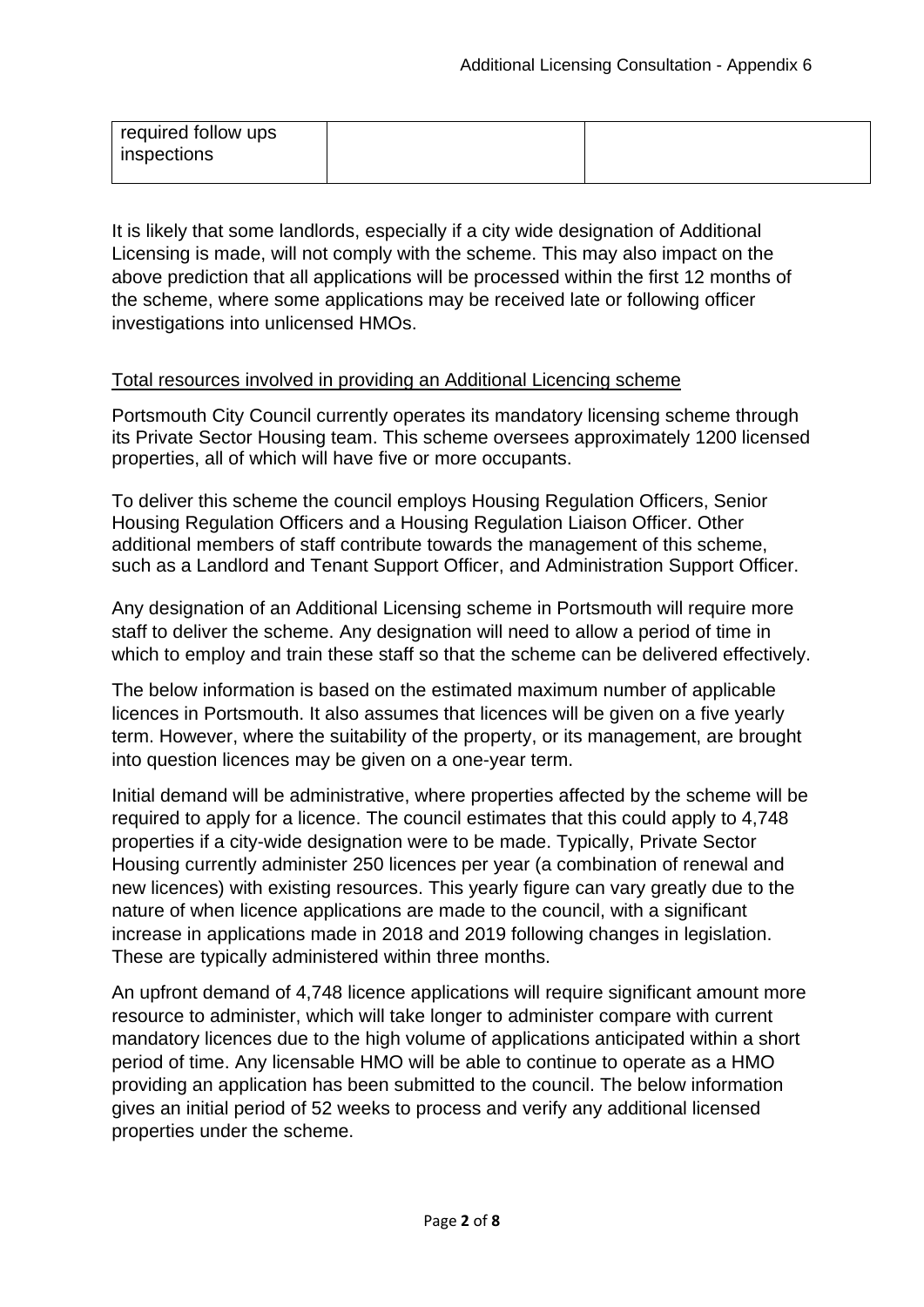The below model demonstrates the volume of staff required should a designation of Additional Licensing be made. For the purposes of illustrating resources required the model assumes the maximum number of suspected HMOs in Portsmouth will require a licence. Should a smaller designation be made volume of staff will be apportioned accordingly, as shown in the model below.

Some variation can be seen in the below resource planner from year 1 of the scheme, compared with years 2 - 5. This is due to a change in task to deliver the scheme after the initial 12 months. Officers administering the scheme will initially be tasked with processing a significant volume of HMO applications, with an anticipated two-thirds of properties expected to be verified to ensure they are suitable to operate as an HMO as per The Management of Houses in Multiple Occupation (England) Regulations 2006.

| <b>Staffing structure</b> |                                                    |                                                    |                                                    |                                                    |                                                    |                                                    |
|---------------------------|----------------------------------------------------|----------------------------------------------------|----------------------------------------------------|----------------------------------------------------|----------------------------------------------------|----------------------------------------------------|
|                           | <b>Based on</b><br>estimated<br>licence<br>numbers | <b>Based on</b><br>estimated<br>licence<br>numbers | <b>Based on</b><br>estimated<br>licence<br>numbers | <b>Based on</b><br>estimated<br>licence<br>numbers | <b>Based on</b><br>estimated<br>licence<br>numbers | <b>Based on</b><br>estimated<br>licence<br>numbers |
| Licence numbers           | 4,750                                              | 4,000                                              | 3,500                                              | 3,000                                              | 2,500                                              | 2,000                                              |

| Housing Regulation Liaison Officer year 1  |        |       |       |       |       |       |  |
|--------------------------------------------|--------|-------|-------|-------|-------|-------|--|
| Action - licence application<br>time taken | 2.44   | 2.44  | 2.44  | 2.44  | 2.44  | 2.44  |  |
| Time required                              | 11,574 | 9,747 | 8,528 | 7,310 | 6,092 | 4,873 |  |
| Average worked hours per year              | 1,554  | 1,554 | 1,554 | 1,554 | 1,554 | 1,554 |  |
| Number FTE required                        | 7.4    | 6.3   | 5.5   | 4.7   | 3.9   | 3.1   |  |

| <b>Housing Regulation Liaison Officer years 2-5</b> |        |        |        |        |       |       |  |
|-----------------------------------------------------|--------|--------|--------|--------|-------|-------|--|
| Action - licence application<br>time taken          | 3.48   | 3.48   | 3.48   | 3.48   | 3.48  | 3.48  |  |
| Time required                                       | 16,546 | 13,933 | 12,192 | 10,450 | 8,708 | 6,967 |  |
| Average worked hours per year                       | 1,554  | 1,554  | 1,554  | 1,554  | 1,554 | 1,554 |  |
| Number FTE required                                 | 2.7    | 2.2    | 2.0    | 1.7    | 1.4   | 1.1   |  |

|                                            | <b>Housing Regulation Officer year 1</b> |      |      |      |      |      |
|--------------------------------------------|------------------------------------------|------|------|------|------|------|
| Action - Licence application<br>time taken | 2.59                                     | 2.59 | 2.59 | 2.59 | 2.59 | 2.59 |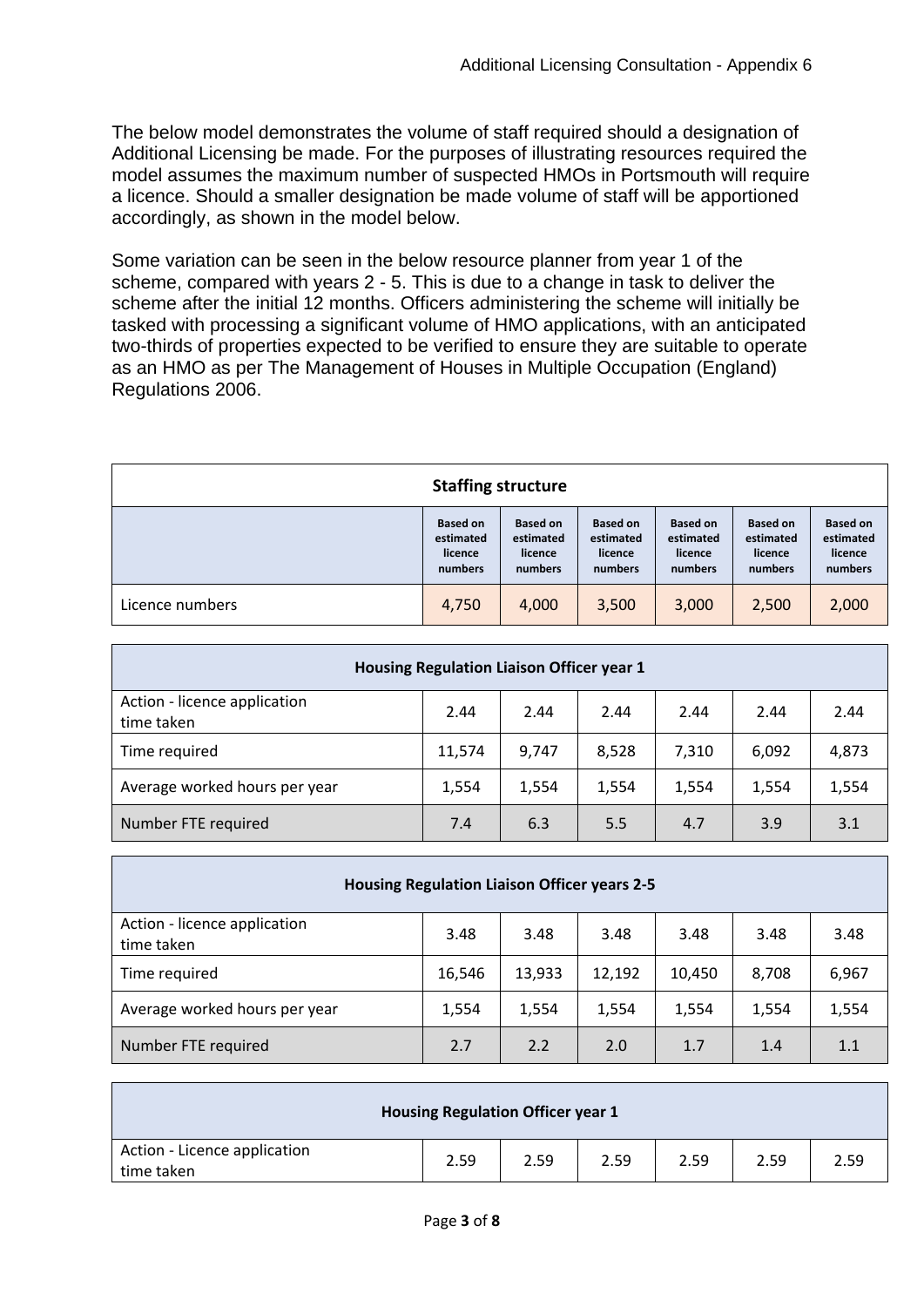| Time required                 | 12,303 | 10,360 | 9,065 | 7,770 | 6,475 | 5,180 |
|-------------------------------|--------|--------|-------|-------|-------|-------|
| Average worked hours per year | 1.554  | 1,554  | 1,554 | 1,554 | 1,554 | 1,554 |
| Number FTE required           | 7.9    | 6.7    | 5.8   | 5.0   | 4.2   | 3.3   |

| <b>Housing Regulation Officer years 2-5</b> |       |       |       |       |       |       |  |
|---------------------------------------------|-------|-------|-------|-------|-------|-------|--|
| Action - licence application<br>time taken  | 1.56  | 1.56  | 1.56  | 1.56  | 1.56  | 1.56  |  |
| Time required                               | 7,402 | 6,233 | 5,454 | 4,675 | 3,896 | 3,117 |  |
| Average worked hours per year               | 1,554 | 1,554 | 1,554 | 1,554 | 1,554 | 1,554 |  |
| Number required                             | 4.8   | 4.0   | 3.5   | 3.0   | 2.5   | 2.0   |  |

| <b>Senior Housing Regulation Officer years 1-5</b> |       |       |       |       |       |       |
|----------------------------------------------------|-------|-------|-------|-------|-------|-------|
| Licence numbers                                    | 4,750 | 4.000 | 3,500 | 3,000 | 2,500 | 2,000 |
| Number of officers required                        | 3.2   | 2.7   | 2.3   | 2.0   | 1.7   | 1.3   |

| Landlord & Tenant Support Officer years 1-5 |       |       |       |       |       |       |
|---------------------------------------------|-------|-------|-------|-------|-------|-------|
| Licence numbers                             | 4.750 | 4.000 | 3,500 | 3,000 | 2.500 | 2,000 |
| Number of officers required                 | 2.0   | 2.0   | 2.0   | 1.0   | 1.0   | 1.0   |

r

| Staffing structure - year 1        | <b>Based on</b><br>estimated<br>licence<br>numbers | <b>Based on</b><br>estimated<br>licence<br>numbers | <b>Based on</b><br>estimated<br>licence<br>numbers | <b>Based on</b><br>estimated<br>licence<br>numbers | <b>Based on</b><br>estimated<br>licence<br>numbers | <b>Based on</b><br>estimated<br>licence<br>numbers |
|------------------------------------|----------------------------------------------------|----------------------------------------------------|----------------------------------------------------|----------------------------------------------------|----------------------------------------------------|----------------------------------------------------|
|                                    | 4,750                                              | 4,000                                              | 3,500                                              | 3,000                                              | 2,500                                              | 2,000                                              |
| Manager                            | 0.25                                               | 0.25                                               | 0.25                                               | 0.25                                               | 0.25                                               | 0.25                                               |
| Senior Housing Regulations Officer | 3.20                                               | 2.70                                               | 2.30                                               | 2.00                                               | 1.70                                               | 1.30                                               |
| Housing Regulation Liaison Officer | 7.40                                               | 6.30                                               | 5.50                                               | 4.70                                               | 3.90                                               | 3.10                                               |
| <b>Housing Regulation Officer</b>  | 7.90                                               | 6.70                                               | 5.80                                               | 5.00                                               | 4.20                                               | 3.30                                               |
| Landlord & Tenant Support Officer  | 2.00                                               | 2.00                                               | 2.00                                               | 1.00                                               | 1.00                                               | 1.00                                               |
| Admin Officer                      | 0.00                                               | 0.00                                               | 0.00                                               | 0.00                                               | 0.00                                               | 0.00                                               |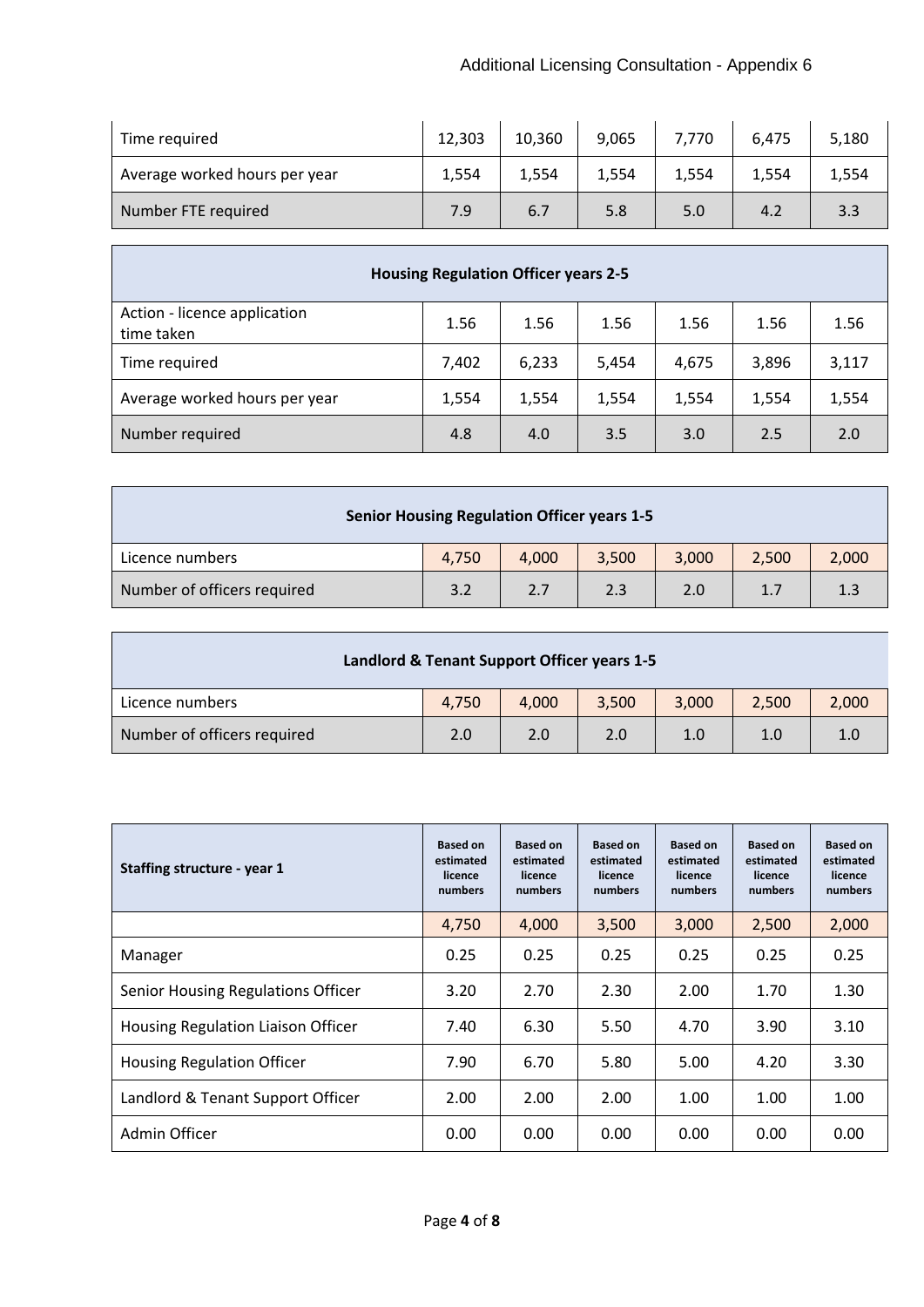| Staffing structure - years 2-5            | <b>Based on</b><br>estimated<br>licence<br>numbers | <b>Based on</b><br>estimated<br>licence<br>numbers | <b>Based on</b><br>estimated<br>licence<br>numbers | <b>Based on</b><br>estimated<br>licence<br>numbers | <b>Based on</b><br>estimated<br>licence<br>numbers | <b>Based on</b><br>estimated<br>licence<br>numbers |
|-------------------------------------------|----------------------------------------------------|----------------------------------------------------|----------------------------------------------------|----------------------------------------------------|----------------------------------------------------|----------------------------------------------------|
|                                           | 4,750                                              | 4,000                                              | 3,500                                              | 3,000                                              | 2,500                                              | 2,000                                              |
| Manager                                   | 0.25                                               | 0.25                                               | 0.25                                               | 0.25                                               | 0.25                                               | 0.25                                               |
| Senior Housing Regulations Officer        | 3.20                                               | 2.70                                               | 2.30                                               | 2.00                                               | 1.70                                               | 1.30                                               |
| <b>Housing Regulation Liaison Officer</b> | 2.70                                               | 2.20                                               | 2.00                                               | 1.70                                               | 1.40                                               | 1.10                                               |
| <b>Housing Regulation Officer</b>         | 4.80                                               | 4.00                                               | 3.50                                               | 3.00                                               | 2.50                                               | 2.00                                               |
| Landlord & Tenant Support Officer         | 2.00                                               | 2.00                                               | 2.00                                               | 1.00                                               | 1.00                                               | 1.00                                               |
| Admin Officer                             | 0.00                                               | 0.00                                               | 0.00                                               | 0.00                                               | 0.00                                               | 0.00                                               |

Once these applications are processed, the level of resources required is expected to reduce to reflect a reduction in demand. Some key tasks following year 1 of the scheme will include: Undertaking HHSRS inspections, investigating suspected unlicensed HMOs, providing ongoing support to landlords and tenants and processing applications where properties are bought and sold during the term of the scheme.

The council will make reasonable decisions regarding resourcing based on recruitment and realistic staffing levels. For example, it may not be possible to recruit 7.4 Housing Liaison Officers in year 1, and instead the council may decide to recruit 7 officers only. These decisions will be made prior to a scheme commencing and all fees would be adjusted accordingly.

Where it is not possible to define individual work flows, and provide accurate timing for these, assumptions will be made based on what the council knows is required to deliver its current scheme. For example, the Senior Housing Regulation Officer, acting in a manager capacity, will be required to provide ongoing support, guidance and coaching for officers in the team. This will include staff management duties which cannot be easily measured regarding time spent.

The above table indicates that Housing Regulations Officers will be required to support with the processing of HMO licence application. This is based on an estimated 63% of applications requiring a verification visit, indicated through 2017 data which suggests 37% of licence holders still held licences in 2021 under the mandatory licensing scheme.

This data is limited in that the council has no way of knowing how many HMO properties from Additional Licensing in 2017 have been bought and sold since the scheme ended in 2018. The previous scheme was contained to the PO1, PO4 and PO5 postcode areas and does not reflect a city-wide designation although did focus on the areas of highest HMO density. Landlords or mangers known to be suitable,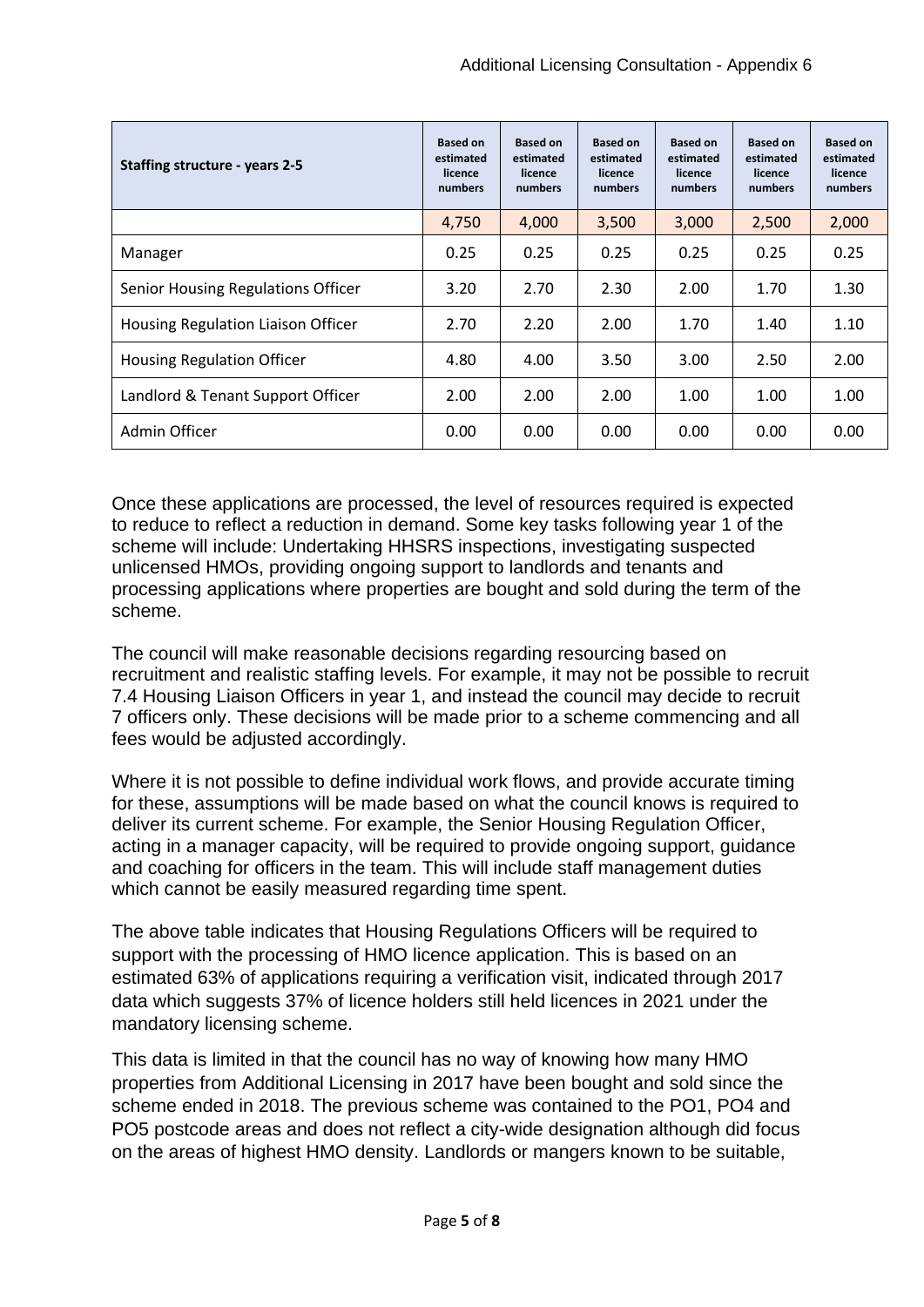because they already operate a licensed HMO elsewhere in Portsmouth, will likely not require a verification on the property or a fit and proper person check.

This information is only an estimate based on previous information known to the council under its Additional Licensing scheme which ended in 2018. The council has no way of knowing how many properties have undergone a change in management since 2018 and may learn that fewer or indeed more HMO applications will require verification, as per The Management of Houses in Multiple Occupation (England) Regulations 2006.

# Cost per licence, showing that licence costs will rise with inflation over the 5-year period

The council is able to charge a fee for HMO licences, in order to recover its costs for delivering the scheme. Section 63 of Part 2 of the Housing Act 2004 grants local housing authorities the legal mechanism to do this. The fee will take into account all costs incurred by the authority in carrying out their functions and any costs incurred in carrying out a management order under chapter 1 of part 4 of the act.

Additional licensing schemes are expected to last 5 years, although can be revoked sooner than this. The below model shows how the council expects to charge for an additional licensing scheme:

| <b>HMO Licences</b><br><b>Cost of 5-year licence</b><br>(example of cumulative inflation<br>applied)<br><b>Rounded to nearest £5</b> | <b>Example</b><br>of CPI<br>$(+1%)$<br>increase | 5-year<br>projection<br>based on<br>licence<br>numbers | 5-year<br>projection<br>based on<br>licence<br>numbers | 5 year<br>projection<br>based on<br>licence<br>numbers | 5 year<br>projection<br>based on<br>licence<br>numbers | 5 year<br>projection<br>based on<br>licence<br>numbers | 5-year<br>projection<br>based on<br>licence<br>numbers |
|--------------------------------------------------------------------------------------------------------------------------------------|-------------------------------------------------|--------------------------------------------------------|--------------------------------------------------------|--------------------------------------------------------|--------------------------------------------------------|--------------------------------------------------------|--------------------------------------------------------|
| Number of licence applications                                                                                                       |                                                 | 4,750                                                  | 4,000                                                  | 3,500                                                  | 3,000                                                  | 2,500                                                  | 2,000                                                  |
| Year 1 fee (for 5-year licence)                                                                                                      | 0%                                              | 855                                                    | 875                                                    | 885                                                    | 830                                                    | 855                                                    | 870                                                    |
| Year 2 fee (for 5-year licence)                                                                                                      | 3%                                              | 880                                                    | 900                                                    | 910                                                    | 855                                                    | 880                                                    | 895                                                    |
| Year 3 fee (for 5-year licence)                                                                                                      | 3%                                              | 905                                                    | 925                                                    | 935                                                    | 880                                                    | 905                                                    | 920                                                    |
| Year 4 fee (for 5-year licence)                                                                                                      | 3%                                              | 930                                                    | 955                                                    | 965                                                    | 905                                                    | 930                                                    | 950                                                    |
| Year 5 fee (for 5-year licence)                                                                                                      | 3%                                              | 960                                                    | 985                                                    | 995                                                    | 930                                                    | 960                                                    | 980                                                    |

The above model is based on expected expenditure for delivering the scheme, such as staff salaries, expenses and equipment costs. The proposed fees have been set at a level to recover the full costs of the scheme. To ensure that fees and charges remain current, annual changes to fees will be determined by the Director of Housing, Neighbourhood and Building Services and S151 officer and anticipated to be up to, but no more than, CPI+1%

A stepped increase can be observed in the above pricing, this is due to an increase in fixed staff from 3,000 licences to 3,500 licences. After the stepped cost, a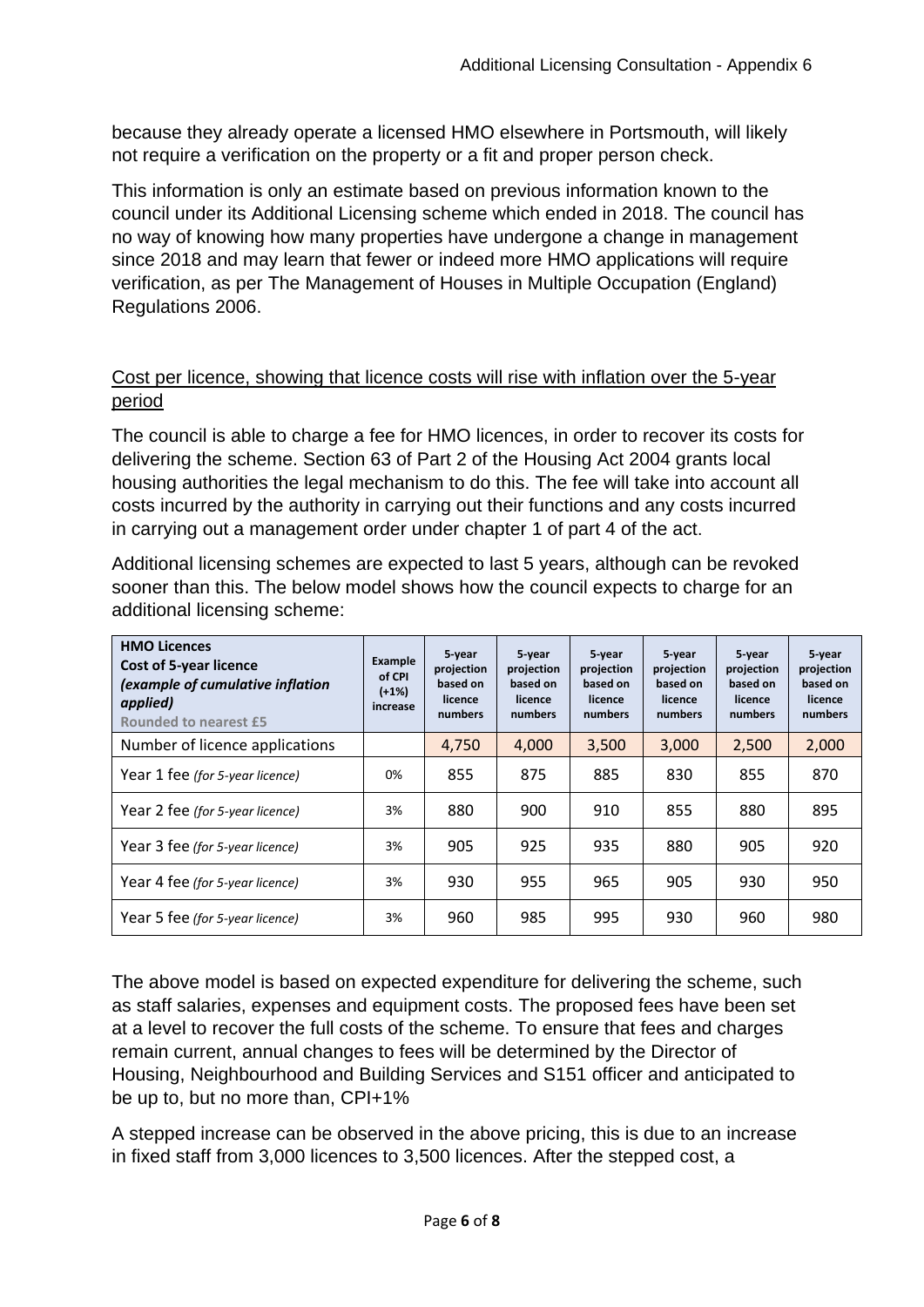decrease in cost can be seen as the number of licences increases, this is due to economy of scale applied against fixed costs.

It is expected that the vast majority of licence applications will be made in year 1 of the scheme, however as licence fees are not transferable when a property is sold and purchased a new licence will need to be applied for.

#### Fee Split - initial payment (draft licence) and final payment (full licence)

Payment of HMO licence fees is required to be split into two payments, an initial payment on application and a final payment is issue of full licence. The below table shows how these fees will be split and what fees apply.

| <b>HMO Licences</b><br>Year 1 Fee<br>(Example)<br>$1st$ payment<br><b>Rounded to nearest £5</b> | %'age<br>payable | 5 year<br>projection<br>based on<br>licence<br>numbers | 5-year<br>projection<br>based on<br>licence<br>numbers | 5-year<br>projection<br>based on<br>licence<br>numbers | 5-year<br>projection<br>based on<br>licence<br>numbers | 5-year<br>projection<br>based on<br>licence<br>numbers | 5-year<br>projection<br>based on<br>licence<br>numbers |
|-------------------------------------------------------------------------------------------------|------------------|--------------------------------------------------------|--------------------------------------------------------|--------------------------------------------------------|--------------------------------------------------------|--------------------------------------------------------|--------------------------------------------------------|
| Number of licence applications                                                                  |                  | 4,750                                                  | 4,000                                                  | 3,500                                                  | 3,000                                                  | 2,500                                                  | 2,000                                                  |
| Initial payment on application                                                                  | 15%              | 130                                                    | 130                                                    | 135                                                    | 125                                                    | 130                                                    | 130                                                    |
| Final payment on issue of licence                                                               | 85%              | 725                                                    | 745                                                    | 750                                                    | 705                                                    | 725                                                    | 740                                                    |
| Total licence fee due                                                                           |                  | 855                                                    | 875                                                    | 885                                                    | 830                                                    | 855                                                    | 870                                                    |

15% is typically the cost of set up administration from receipt of application, based on time spent.

## Summary:

The information presented in this document gives an indication of staffing resources required to deliver an Additional Licensing scheme, scaled from a city-wide designation down to smaller designations and is based on data available to the council on the expected number of HMOs in Portsmouth. The licence fee costs shown in this document are based on these resources, as well as additional costs incurred by the council in running a licensing scheme, such as equipment and training.

Due to the likely high volume of HMO applications within a short period of time, it is estimated the first 12 months of the scheme will be committed towards processing applications received, along with an anticipated two-thirds of applications requiring verification visits and/or fit and proper checks. Typical tasks in the remaining four years of the scheme will include: Officers completing HHSRS inspections, including liaising with tenants, landlords or managers on improvement works, any associated enforcement action where necessary and conducting investigations on suspected unlicensed HMOs.